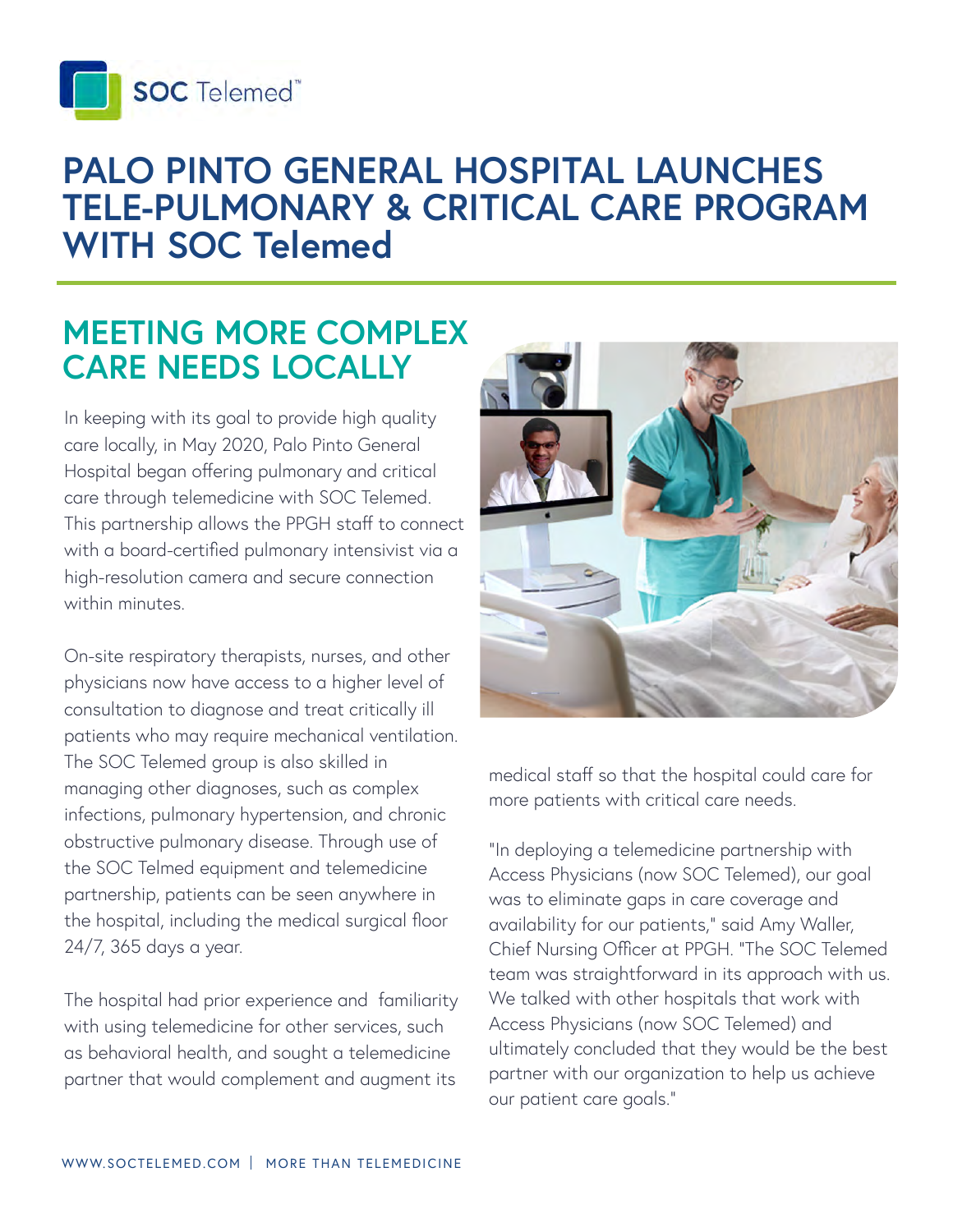#### HIGH-ACUITY CARE AVAILABLE WITH TELE-PULMONARY & CRITICAL CARE SPECIALISTS

# **A SEAMLESS CLINICAL AND TECHNOLOGICAL EXPERIENCE**

PPGH's pulmonary and critical care telemedicine program initially launched in the ICU, with new consults for non-critical care, medical/surgical patients added within the first week.

The SOC Telemed specialist integrates with the hospital's existing workflow. He or she performs patient rounds with on-site nursing and other clinical staff every morning just as if the physician were at the hospital in-person. If the SOC Telemed specialist is needed in emergent situations, hospital staff can connect

in under five minutes. In both situations, the telemedicine cart with its large



**Lisa Temple, RN**

high-definition screen and no-click launch is used to bring the physician to the

bedside. With the cart and its

Bluetooth-enabled digital stethoscope, the physician can assess the patient and seamlessly integrate with

the care team's discussion and care planning. "The technology involved has been very impressive," said Lisa Temple, RN, ICU manager at PPGH. "The cart has very user-friendly connectivity, and although the physician is remote, it feels like they are in the room guiding the treatment and actions needed."



The physician also enters orders and notes directly into the hospital's EMR without any third-party software required for data integration. "Our philosophy is 'if it's not in your EMR, it didn't happen,'" said Chris Gallagher, M.D., CEO, SOC Telemed. "Working in each hospital's EMR in real-time ensures that all clinical documentation is up to date, and orders are entered into the patient record."

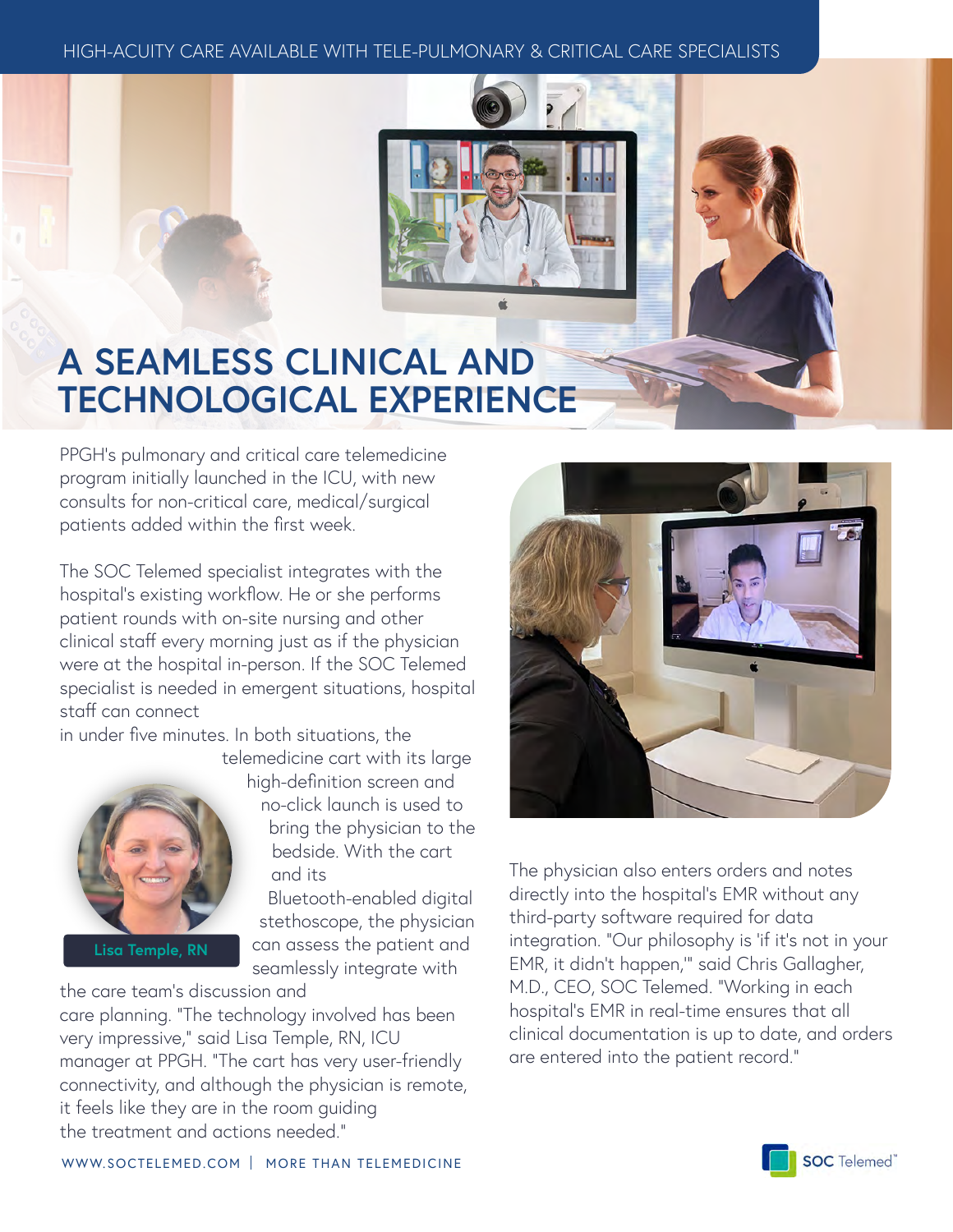# **OUTCOMES AND ROI**

With every telemedicine program it deploys, SOC Telemed seeks to further each hospital's individual quality, patient care, and financial goals. Partner hospitals receive monthly metrics reports to track and trend outcomes to ensure the program is meeting goals and to identify any areas of needed improvement.

In just a few months of the SOC Telemed pulmonary and critical care telemedicine partnership, PPGH experienced:

- 50 percent increase in case mix index.
- 30 percent increase in ICU volume.
- Reduction in transfers of patients needing pulmonary care to other hospitals to 5 percent from a high of 16 percent.

# **ABOUT PALO PINTO GENERAL HOSPITAL**

Located in Mineral Wells, Texas, a rural community of about 15,000 residents located 50 miles from Fort Worth and 75 miles from Dallas, Palo Pinto General Hospital serves a 952 square-mile area, covering more than 30,000 people.

The hospital has been a mainstay in the community since 1965 and continuously seeks to meet the evolving needs of its patients by expanding its services to include surgery; obstetrics; behavioral health; and an array of outpatient clinic services

from primary care to orthopedics. Its goal is to provide a high level of care and allow as many patients as possible to stay in their local community and avoid being sent to more distant facilities for their health care needs.

**"With the partnership, we are enhancing the level of care provided at Palo Pinto General Hospital. We have 24/7, 365 days a year Tele-Pulmonary and Critical Care coverage so we can keep more patients closer to home and improve access to care. "**



#### **Ross Korkmas**

CEO | PALO PINTO GENERAL HOSPITAL